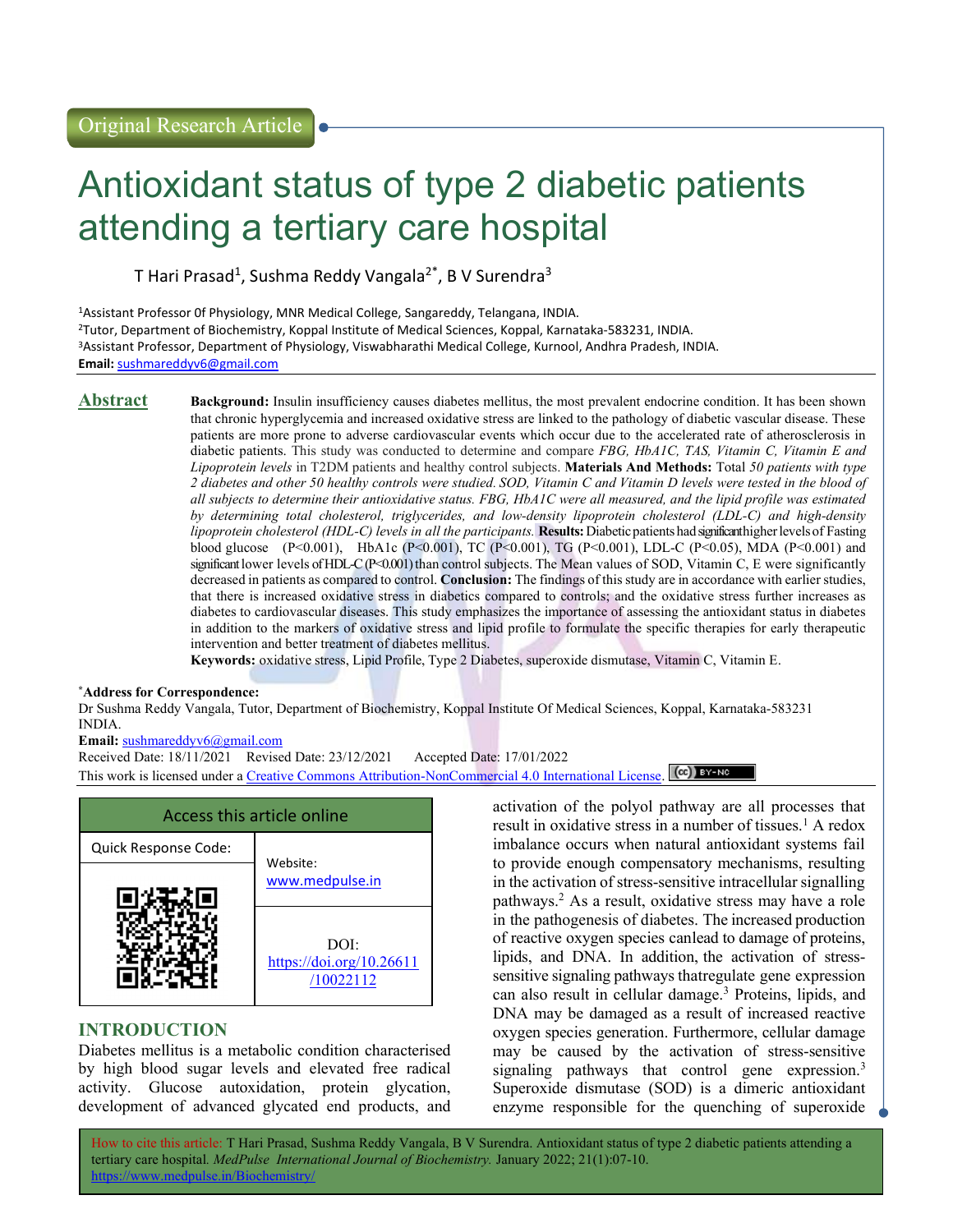radicals which are released during the chemical reactions of the various metabolic pathways. Vitamin c (Ascorbic acid) is a six-carbon lactone that is synthesized from glucose in the liver of mammalian species but not by humans, human primates, and guinea pigs. It acts as a chain-breaking antioxidant.[4] Vitamin E is a lipidsoluble antioxidant present in all cellular membranes protecting against lipid peroxidation. It acts as a chainbreaking antioxidant.<sup>5</sup> With this background, the present study was done to determine and compare FBG, HbA1C, TAS, Vitamin C, Vitamin E and Lipoprotein levels in T2DM patients and healthy control subjects

# MATERIALS AND METHODS

This study is a cross-sectional case-control study, conducted in the Department of Biochemistry in association with the Central lab at Koppal institute of medical sciences and Hospital, koppal, Karnataka. The study was conducted on successive patients after informed consent was obtained from them and approved by the Ethical Clearance Committee of the institution.100 consented individuals were enrolled in this study. They were grouped into two groups, and the study group consisted of 50 patients (22 males and 18 females) aged 30-70 years with type 2 diabetes mellitus without complications. They were recruited during their routine medical care visits from an outpatient diabetic clinic at Koppal institute of medical sciences and Hospital, Koppal, Karnataka. All patients with diabetes were being treated with stable doses of oral hypoglycaemic agents. The control group consisted of 50 (25 males and 25 females) systemically healthy subjects aged 30–70 years.

Inclusion Criteria: The patients who were having Type-2 Diabetes mellitus

Exclusion Criteria: The patients who were having Type-I. DM History Suggestive of Complications of T2DM-Angiopathy, Cardiopathy, Retinopathy, Nephropathy. smokers, and alcoholics. Renal failure

Determination of Biochemical Parameters: After an overnight fast 10 ml of venous blood was drawn from participants and 3 ml was put into ethylenediaminetetraacetic acid (EDTA) bottles for fasting lipid analysis and 2 ml into fluoride oxalate bottles for fasting plasma glucose analysis. The remaining 5 ml was placed into a lithium heparin bottle for analysis of vitamins C, E, and SOD. Within 30 minutes of collection, plasma was separated from blood cells by centrifugation at 2500 g for 15 minutes and put into simple bottles with Pasteur pipettes. All assay samples were batch analyzed, and fasting plasma glucose was assessed within 24 hours following blood collection. The lipid profile, vitamin C, vitamin E, and TAS analysis samples were kept frozen and evaluated within two weeks of collection. The glucose oxidase technique was used to determine plasma glucose levels (Randox kit).<sup>6</sup> The enzymatic method of analysis was used to determine plasma triglyceride (Randox kit).<sup>7</sup> The enzymatic method of analysis was used to quantify plasma total cholesterol and HDL (Randox kit). $8,9$  The LDL concentration was determined using Friedewald et al. equation's using total cholesterol, HDL, and triglyceride concentrations.<sup>10</sup> The concentrations of vitamins  $\overline{C}$  and  $\overline{E}$ in plasma were measured using high-performance liquid chromatography (HPLC) (Agilent HPLC 1100 series).<sup>11,12</sup> The ABTS(2,2'-Azino-di-[3-ethylbenzthiazoline sulphonate]) spectrophotometric technique was used to determine the total antioxidant status of plasma (Randox  $\mathrm{kit})$ .<sup>13</sup>

### RESULTS

The clinical parameters of the controls and the type 2 diabetics were shown in Table 1 Among 50 controls, 25 were females and 25 were males and among 50 T2DM patients, 23 were females and 27 were males. The age duration of participants was from 30 to 70 years.

| Table 1: Clinical characteristics of Control and T2DM subjects |                |                      |
|----------------------------------------------------------------|----------------|----------------------|
|                                                                | <b>Control</b> | <b>T2DM</b> patients |
| Number                                                         | 50             | 50                   |
| Sex (Female/Male)                                              | 25/25          | 23/27                |
| Age (duration in years)                                        | $30 - 70$      | $30 - 70$            |

Biochemical parameters like Fasting Blood sugar, HbA1c, MDA and Lipid profile were shown in Table 2 There was a significant increase (P<0.001) in the Fasting Blood Glucose, HbA1c, Total Cholesterol, Serum Triglycerides in diabetic Group compared to control group. There was a significant increase (P<0.05) in LDL-Cholesterol in diabetic Group compared to control group and there was a significant decrease  $(P<0.001)$  in the HDL-Cholesterol in Diabetic group compared to control group.

| <b>Table 2:</b> Fasting Blood sugar, HbA1c, and lipid profile |                 |                      |         |
|---------------------------------------------------------------|-----------------|----------------------|---------|
| <b>Biochemical parameters</b>                                 | controls        | <b>T2DM</b> patients | P value |
| FBS (mg/dl)                                                   | $90.6 \pm 12.8$ | 172.6±22.4           | < 0.001 |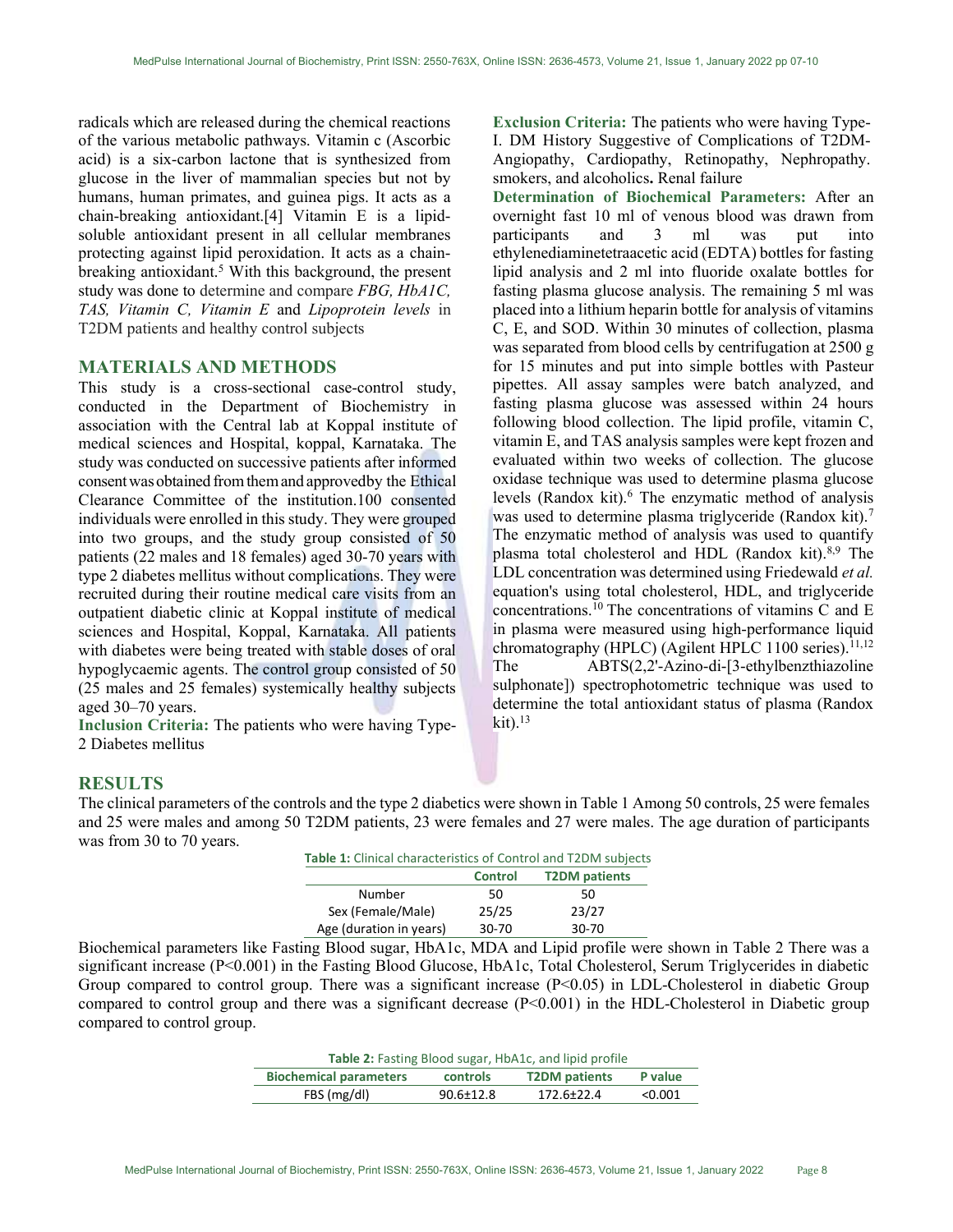| HbA1c (%)                 | $5.64 \pm 0.54$  | $7.85 \pm 1.3$ | < 0.001 |
|---------------------------|------------------|----------------|---------|
| Total Cholesterol (mg/dl) | 146.7±13.8       | 210.7±18.6     | < 0.001 |
| Triglycerides (mg/dl)     | $103.2 \pm 15.8$ | 208.8±34.8     | < 0.001 |
| LDI-C $(mg/d)$            | $86.4 \pm 12.6$  | 131.6±17.8     | < 0.05  |
| $HDL-C$ (mg/dl)           | $44.2 \pm 1.9$   | $37.6 \pm 2.4$ | < 0.001 |

Antioxidant levels were shown in Table 3.

There was a statistically significant decrease in the Vitamin C, Vitamin E and Total Antioxidant status in T2DM patients compared to control group.

| <b>Table 3: Antioxidant levels</b> |                  |                      |         |
|------------------------------------|------------------|----------------------|---------|
| <b>Antioxidant level</b>           | controls         | <b>T2DM</b> patients | P value |
| Vitamin C (µmol/l)                 | $44.65 \pm 5.88$ | $27.68 \pm 8.42$     | < 0.001 |
| Vitamin E (µmol/l)                 | $30.23 \pm 5.20$ | $16.31 \pm 5.03$     | < 0.001 |
| Total antioxidant status (mmol/l)  | $1.54 \pm 0.24$  | $1.15 \pm 0.26$      | < 0.001 |

### DISCUSSION

Multiple metabolic abnormalities are linked to type 2 diabetes mellitus, resulting in an excess of reactive oxygen species and oxidative stress. Chronic illness and cell death are characterised by oxidative stress and the resulting tissue damage. Increased generation and/or inefficient scavenging of such reactive oxygen species may play a critical role in determining tissue damage in certain pathologic situations, according to growing data. Endothelial dysfunction is thought to be a key factor in the development of diabetic angiopathies. The consequences of hyperglycemia, advanced glycation end products (AGE), and dyslipidaemia have all been proposed as possible reasons for the onset of endothelial dysfunction in type 2 diabetes.14,15 Hyperglycemia has also been demonstrated to cause free radical release and impair antioxidant defences, both of which are linked to endothelial dysfunction.<sup>16</sup> Patients with NIDDM often have abnormal lipid metabolism.<sup>17</sup> Hypertriglyceridemia is often associated with a reduction in HDL-C, which is also a common hallmark of diabetic lipid abnormalities.<sup>18,19,20</sup> A significant aspect of NIDDM is the low level of HDL-C, which has anti-atherogenic and antioxidative properties when present in appropriate concentrations (also known as type 2 diabetes mellitus). Reduced HDL-C levels are often accompanied by increases in plasma TG levels, which is mediated by cholesterol ester transfer protein (CETP).<sup>21</sup> Insulin resistance is thought to be at the root of alterations in lipid parameters in NIDDM, and it's frequently related with greater TC and TG levels and lower HDL-C levels.<sup>22</sup> Higher hepatic secretion of VLDL and delayed clearance of TG-rich lipoproteins may be the cause of hypertriglyceridemia, which might be owing to increased levels of substrates for TG synthesis, free fatty acids, and glucose. Reduced activity of lipoprotein lipase (LPL), a crucial enzyme for lipoprotein-TG, might be the cause of the latter.<sup>23</sup> Vitamin C (ascorbic acid), vitamin E (alpha tocopherol), and beta carotene are antioxidants, as are enzymes such as catalase, superoxide dismutase, and

glutathione peroxidase, and transition metal binding proteins such as caeruloplasmin. Vitamins C and E, in addition to albumin and urate, have been shown to play a significant role in serum total antioxidant activity.<sup>24,25,26</sup> Vitamin E is the most abundant lipid-soluble antioxidant found in cell membranes and lipoproteins. Vitamin C is the most significant antioxidant for breaking aqueous phase chains.<sup>25</sup> Because of the synergistic interactions between antioxidants, they operate better and more effectively against ROS when used together than when used alone. Plasma total antioxidant status is a quantitative evaluation of the state of balance of these various components under specific reaction conditions. It includes all antioxidants in plasma, even those that have yet to be found or that are difficult to measure. It also provides a more accurate assessment of plasma antioxidant capacity.<sup>27</sup> Previous study has revealed that low antioxidant levels may be linked to their increased consumption during the process of countering excessive free radicals produced in diabetes.24,28 As a result, antioxidant reserves, such as vitamins C and E, are depleted.

## **CONCLUSION**

In this study, as compared to healthy control subjects, T2DM patients exhibited significantly reduced plasma levels of TAS, vitamins C, and E, which could be due to oxidative stress. Increased consumption of antioxidantrich foods or supplements may help people with T2DM improve their cardiovascular and metabolic health.

# **REFERENCES**

- 1. Atalay M, Laaksonen DE. Diabetes, Oxidative stress and physical exercise. J Sports Sci Med 2002;1:1-14.
- 2. .Evans JL, Goldfine ID, Maddux BA, Grodsky GM. Oxidative stress and stress-activated signaling pathways: A unifying hypothesis of type 2 diabetes. Endo Rev 2002;23:599-622.
- 3. Droge W. Free radicals in the physiological control of cell functions. Physio Rev 2001;82:47-95.
- 4. Pujari KN, Jadkar SP, et al. Variations in Vitamin C levels